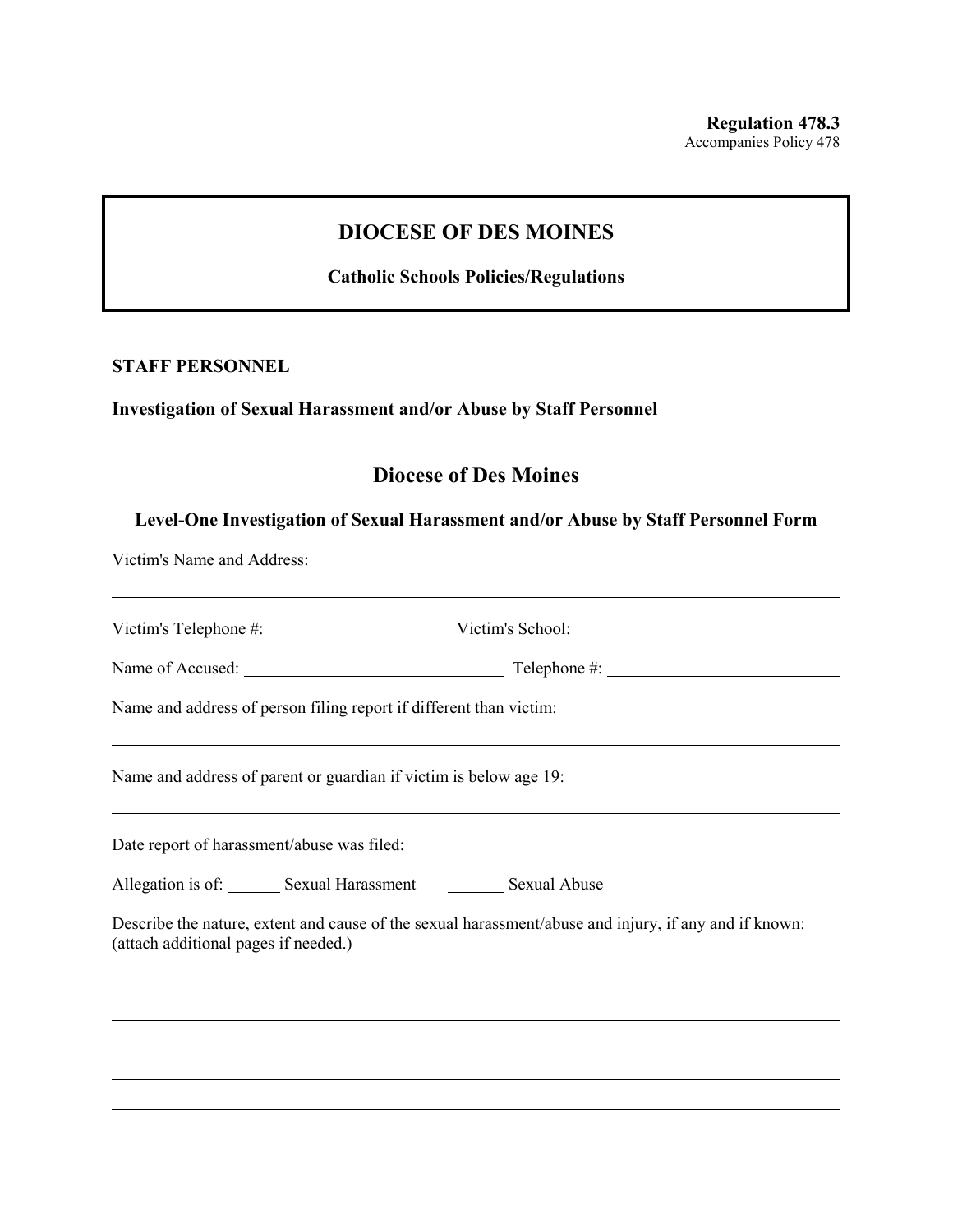| Describe the investigation: Attach additional pages if needed. (Please do not use witnesses' full names.)                                              |
|--------------------------------------------------------------------------------------------------------------------------------------------------------|
|                                                                                                                                                        |
|                                                                                                                                                        |
|                                                                                                                                                        |
| Were audio tapes made of any interviews? _______ yes _______ no                                                                                        |
| Were video tapes made of interviews? _______ yes _______ no                                                                                            |
| Was any action taken to protect the victim during or as a result of the investigation?<br>no                                                           |
| If yes, describe:                                                                                                                                      |
| victim excused from school                                                                                                                             |
| victim assigned to different class                                                                                                                     |
| accused placed on suspension/leave                                                                                                                     |
|                                                                                                                                                        |
| Level-One investigator's conclusions:                                                                                                                  |
| Sexual abuse was alleged; but the alleged actions of the accused, even if true, would not<br>meet the minimum definition of sexual abuse in the rules. |
| Alleged victim has no connection with the school.                                                                                                      |
| Alleged accused is not connected to or with the school.                                                                                                |
| The complaint has been investigated and conducted at Level-One as unfounded.                                                                           |
| Complaint was withdrawn.                                                                                                                               |
| Insufficient evidence exists that an incident of sexual harassment/abuse took place.                                                                   |
| The complaint has been investigated at Level-One and is founded.                                                                                       |
| The investigation is founded at Level-One and has been turned over to Level-Two for<br>further investigation.                                          |
| Investigation of the complaint was deferred at Level-One and referred to law<br>enforcement at this time.                                              |